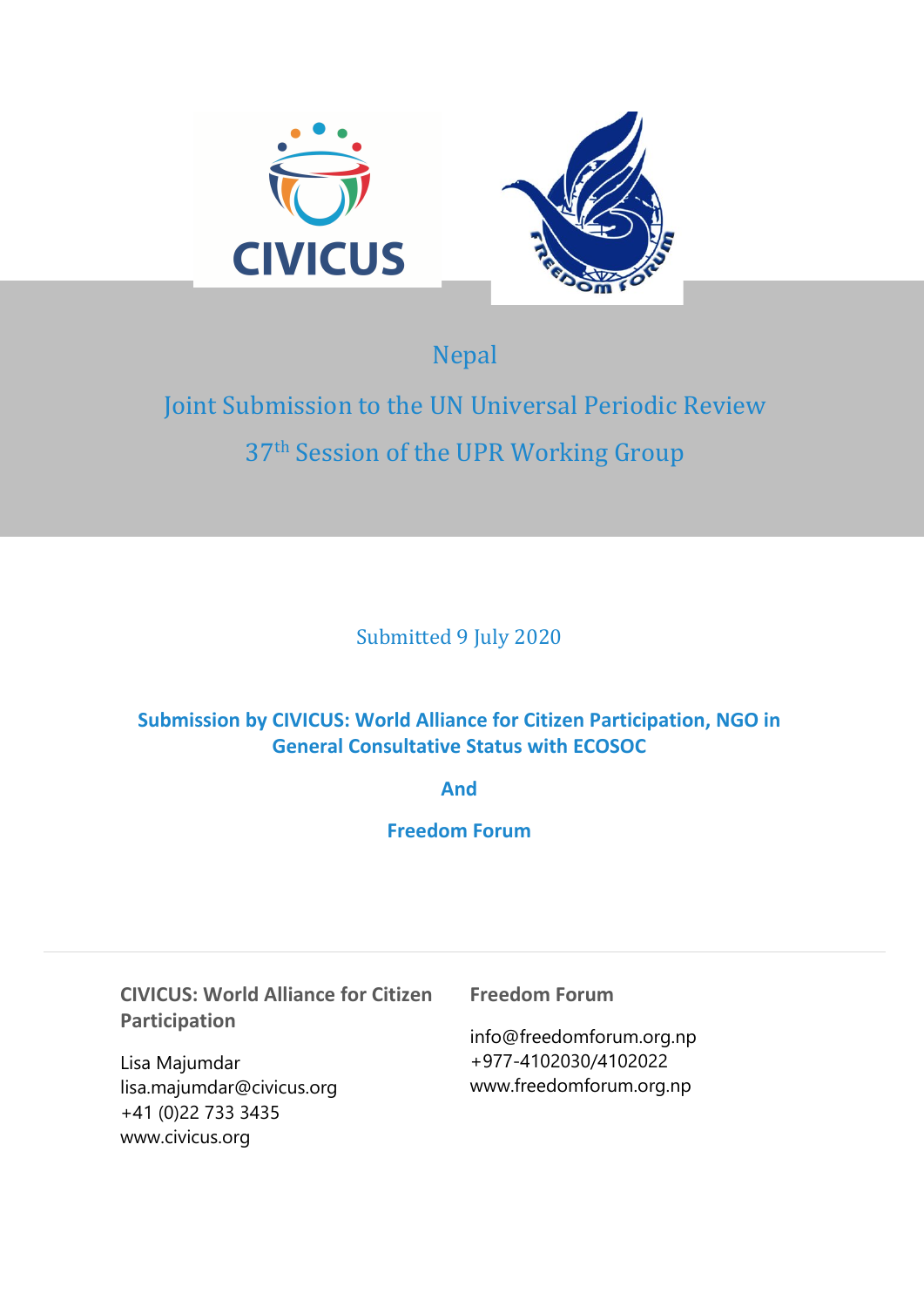### **1. Introduction**

- **1.1** CIVICUS is <sup>a</sup> global alliance of civil society organisations (CSOs) and activists dedicated to strengthening citizen action and civil society around the world. Founded in 1993, CIVICUS has members in more than 180 countries.
- **1.2** Freedom Forum is an independent, non-governmental and not-for-profit CSO mainly working in the areas of freedom of information, expression and association, and media freedom and governance through research, evidence-based advocacy, policy review and dialogue, capacity development and field engagement.
- **1.3** In this document, the authors examine the Government of Nepal'<sup>s</sup> compliance with its international human rights obligations to create and maintain <sup>a</sup> safe and enabling environment for civil society. Specifically, we analyse Nepal'<sup>s</sup> fulfilment of the rights to the freedoms of association, peaceful assembly and expression and unwarranted restrictions on human rights defenders (HRDs) since its previous UPR examination in November 2015. To this end, we assess Nepal'<sup>s</sup> implementation of recommendations received during the 2nd UPR cycle relating to these issues and provide <sup>a</sup> number of follow-up recommendations.
- **1.4** During the 2<sup>nd</sup> UPR cycle, the Government of Nepal received three recommendations relating to the space for civil society (civic space). All three recommendations were accepted. However, an evaluation of <sup>a</sup> range of legal sources and human rights documentation addressed in subsequent sections of this submission demonstrate that the Government of Nepal has not implemented any of the recommendations. The governmen<sup>t</sup> has failed to address unwarranted restrictions on civic space since its last UPR examination, and acute implementation gaps were found with regard to the right to association, along with issues relating to the freedom of expression and media freedom.
- **1.5** We are deeply concerned by proposed repressive laws that seek to limit the work of independent CSOs and suppress the freedom of expression, including amendments made to Nepal'<sup>s</sup> criminal code. We are also concerned by ongoing attacks against journalists and the suppression of peaceful assembly.
- **1.6** As <sup>a</sup> result of these issues, civic space in Nepal is currently classified as obstructed by the CIVICUS Monitor. 1
	- Section 2 of this submission examines Nepal's implementation of UPR recommendations and compliance with international human rights standards

<sup>&</sup>lt;sup>1</sup> CIVICUS Monitor: Nepal, [https://monitor.civicus.org/country/nepal](https://monitor.civicus.org/country/nepal/).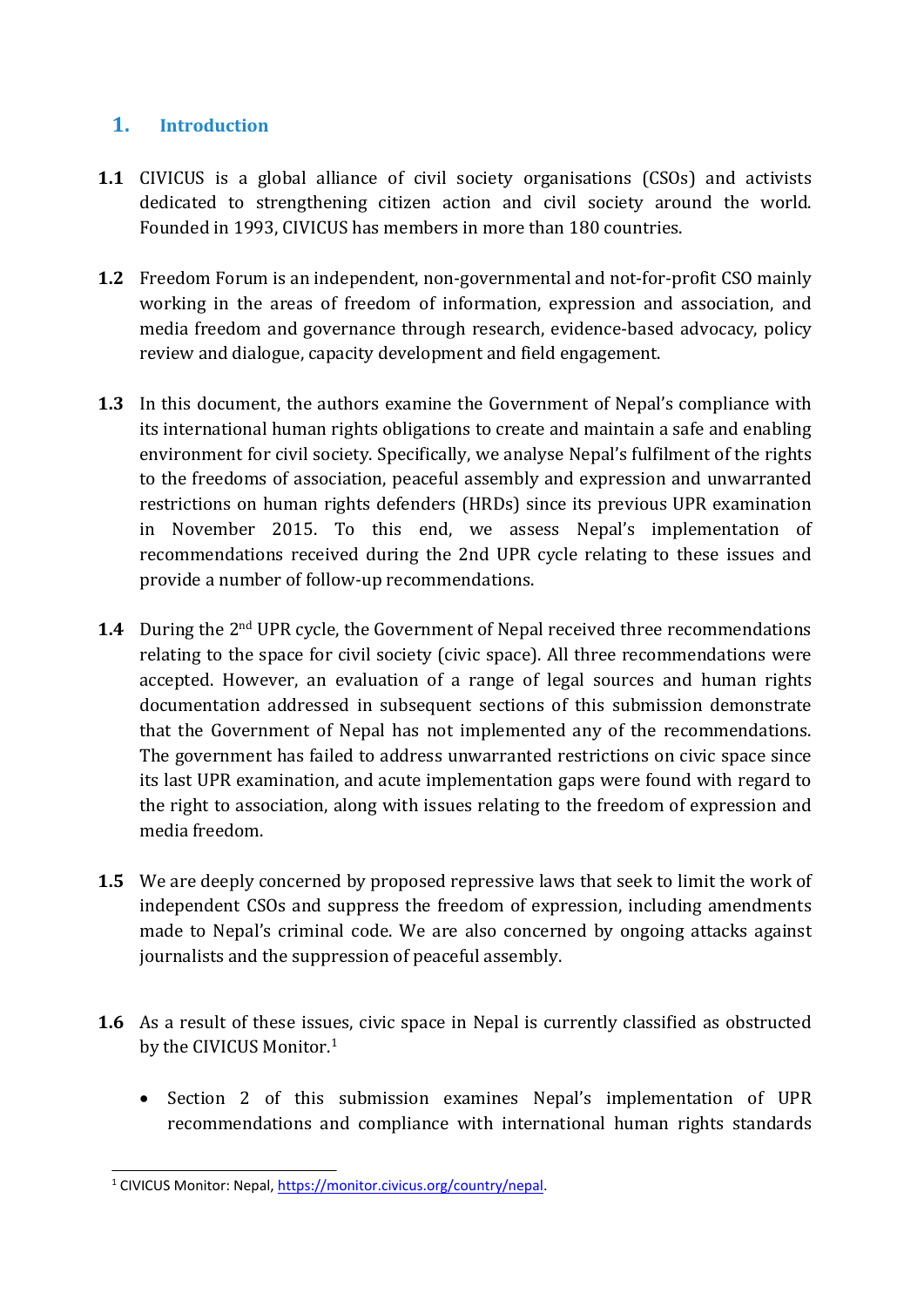concerning the freedom of association.

- Section 3 examines Nepal'<sup>s</sup> implementation of UPR recommendations and compliance with international human rights standards related to the protection of HRDs, civil society activists and journalists.
- Section 4 examines Nepal'<sup>s</sup> implementation of UPR recommendations and compliance with international human rights standards concerning the freedom of expression, independence of the media and access to information.
- Section 5 examines Nepal'<sup>s</sup> implementation of UPR recommendations and compliance with international human rights standards related to the freedom of peaceful assembly.
- $\bullet$  Section 6 contains <sup>a</sup> number of recommendations to address the concerns raised and advance implementation of recommendations under the 2 $^{\rm{nd}}$  cycle.
- An annex on the implementation of  $2<sup>nd</sup>$  cycle UPR recommendations related to civic space can be found in Section 7.

## **2. Freedom of association**

- **2.1** During Nepal'<sup>s</sup> examination under the <sup>2</sup>nd UPR cycle, the governmen<sup>t</sup> received one recommendation on the right to the freedom of association and creating an enabling environment for CSOs, which stated that CSOs should be allowed to "operate free from hindrance and insecurity." The governmen<sup>t</sup> also committed to ratifying International Labour Organization (ILO) Convention No. 87, which provides for the freedom of association and protection of the right to organise. However, Nepal has not yet implemented this Convention.
- **2.2** Article 17 of Nepal'<sup>s</sup> Constitution, promulgated by the Constituent Assembly in 2015, guarantees the right to the freedom of association. Moreover, article 22 of the International Covenant on Civil and Political Rights (ICCPR), to which Nepal is <sup>a</sup> state party, also guarantees the freedom of association. However, despite these commitments, the governmen<sup>t</sup> has continued to introduce legislation to restrict the work of CSOs unwarrantedly and <sup>a</sup> number of repressive laws have been introduced that risk undermining the freedom of association.
- **2.3** The outdated Organizational Registration Act1978, National Directives Act 1962 and Non-Profit Company Law 2005 currently govern the registration of organisations. Consultations on new laws and policies are taking place, but there remain problematic clauses in new draft laws covering the objectives, scope of work and structure of CSOs, including provisions to allow the authorities to dissolve organisations. There are also concerning provisions stipulating that CSOs, including 'social organisations', would need prior approval from the authorities to receive foreign grants and project funding.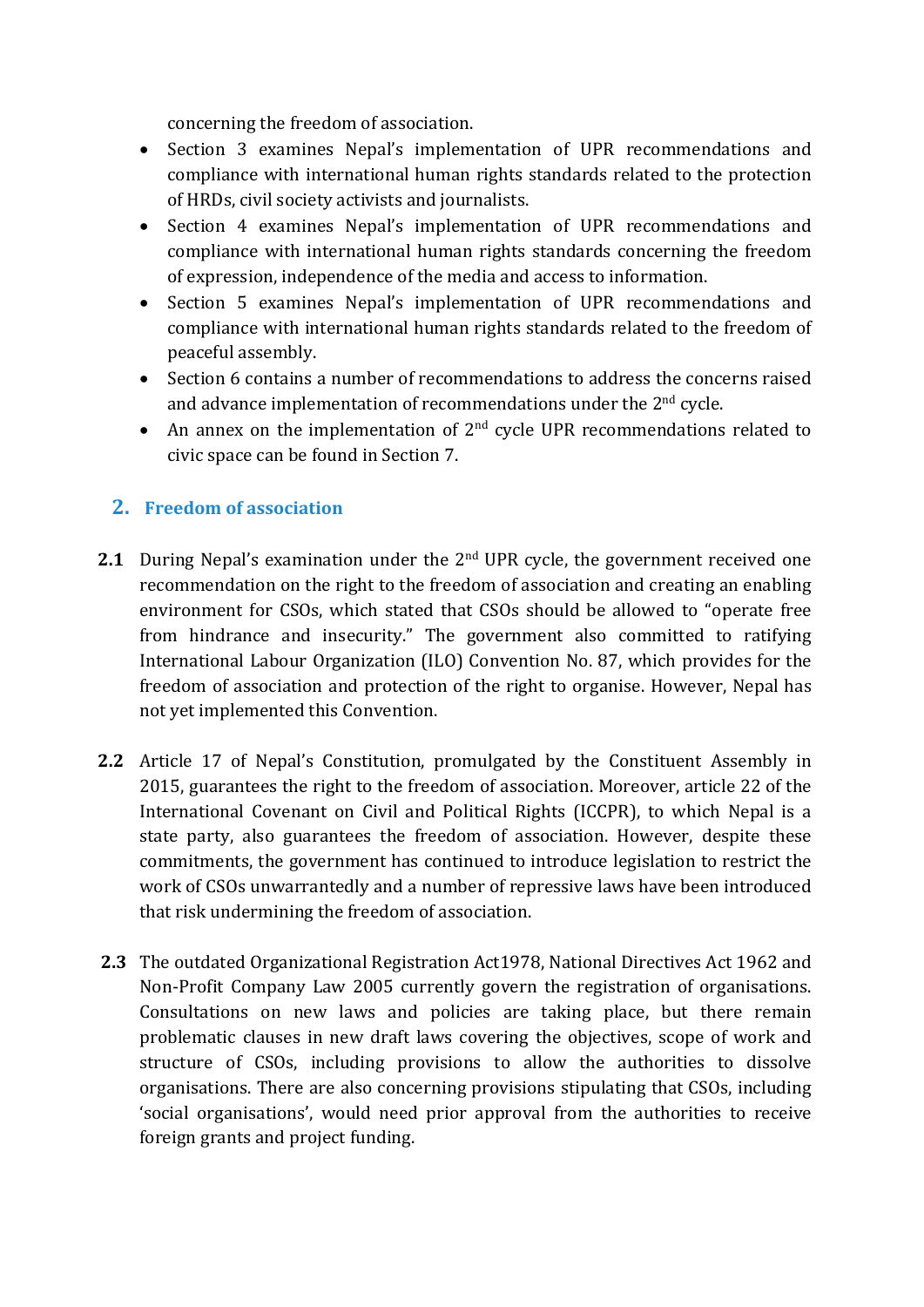- **2.4** In April 2018, the Government of Nepal proposed <sup>a</sup> National Integrity Policy under the Ministry of Home Affairs that could curtail the work of international and national CSOs operating in Nepal. Under the policy, international CSOs would no longer be allowed to engage in projects that influence the drafting of laws and policies in Nepal, must obtain governmen<sup>t</sup> approval before sending reports to their headquarters in their home countries and have their budgets and programmes approved by the Ministry of Finance. The policy also places <sup>a</sup> number of onerous restrictions on activist groups and on the international funding that many rely on for their work. The authorities are still in consultation over the policy after receiving strong criticism from national and international CSOs. Four UN independent experts also expressed their concerns on the limitations of the proposed draft, citing problematic definitions and reporting requirements, restriction of scope of activities and access to funding.<sup>2</sup>
- **2.5** In November 2019, the cabinet authorised the Ministry of Home Affairs to prepare <sup>a</sup> draft of <sup>a</sup> new law to regulate and supervise 'social organisations', which has raised serious concerns among CSOs.<sup>3</sup> The Ministry of Women, Children and Senior Citizens is currently the designated agency to draft policies, laws, standards and regulations for CSOs. So far there have been no consultations between the Ministry of Home Affairs and civil society on the provisions of the new law.
- **2.6** A proposed amendment to the National Human Rights Commission Act could curtail the protection mandate and independence of the National Human Rights Commission of Nepal (NHRCN). Article 18 of the proposed bill states that the NHRCN would require consent from the Ministry of Finance to accept additional financial resources for it to carry out human rights-related activities. If approved, this would undermine its autonomy from the government. The amendment bill would make it mandatory for the NHRCN to recommend its investigated cases to the Attorney-General who would then decide whether to file <sup>a</sup> case against human rights violators. This could disempower the NHRCN'<sup>s</sup> protection mandate and potentially foster <sup>a</sup> culture of impunity within Nepal. The amendment bill has further dismissed article 26 (B) of the Act, which provides the legal basis for the creation of the regional and sub-regional offices of NHRCN. This will seriously undermine the ability of Nepalis who live outside Kathmandu to gain access to the NHRCN and would weaken the protection of most Nepali people's human rights. $^4$

4

<sup>&</sup>lt;sup>2</sup> Communication from OHCHR to the Government of Nepal, Office of the High Commissioner for Human Rights (OHCHR), 11 July 2018, <https://www.ohchr.org/Documents/Issues/Opinion/Legislation/NPL-1-2018.pdf>.

<sup>&</sup>lt;sup>3</sup> 'Non-government organisations concerned over a new law to regulate them', The Kathmandu Post, 3 November 2019, [https://kathmandupost.com/national/2019/11/03/non-government-organisations](https://kathmandupost.com/national/2019/11/03/non-government-organisations-concerned-over-a-new-law-to-regulate-them)[concerned-over-a-new-law-to-regulate-them](https://kathmandupost.com/national/2019/11/03/non-government-organisations-concerned-over-a-new-law-to-regulate-them).

<sup>4</sup> 'Nepal: Amendment Bill of National Human Rights Commission Act will weaken the National Human Rights Commission of Nepal,' Asian Forum for Human Rights and Development, 29 May 2019, [https://www.forum](https://www.forum-asia.org/?p=28839)[asia.org/?p=28839](https://www.forum-asia.org/?p=28839).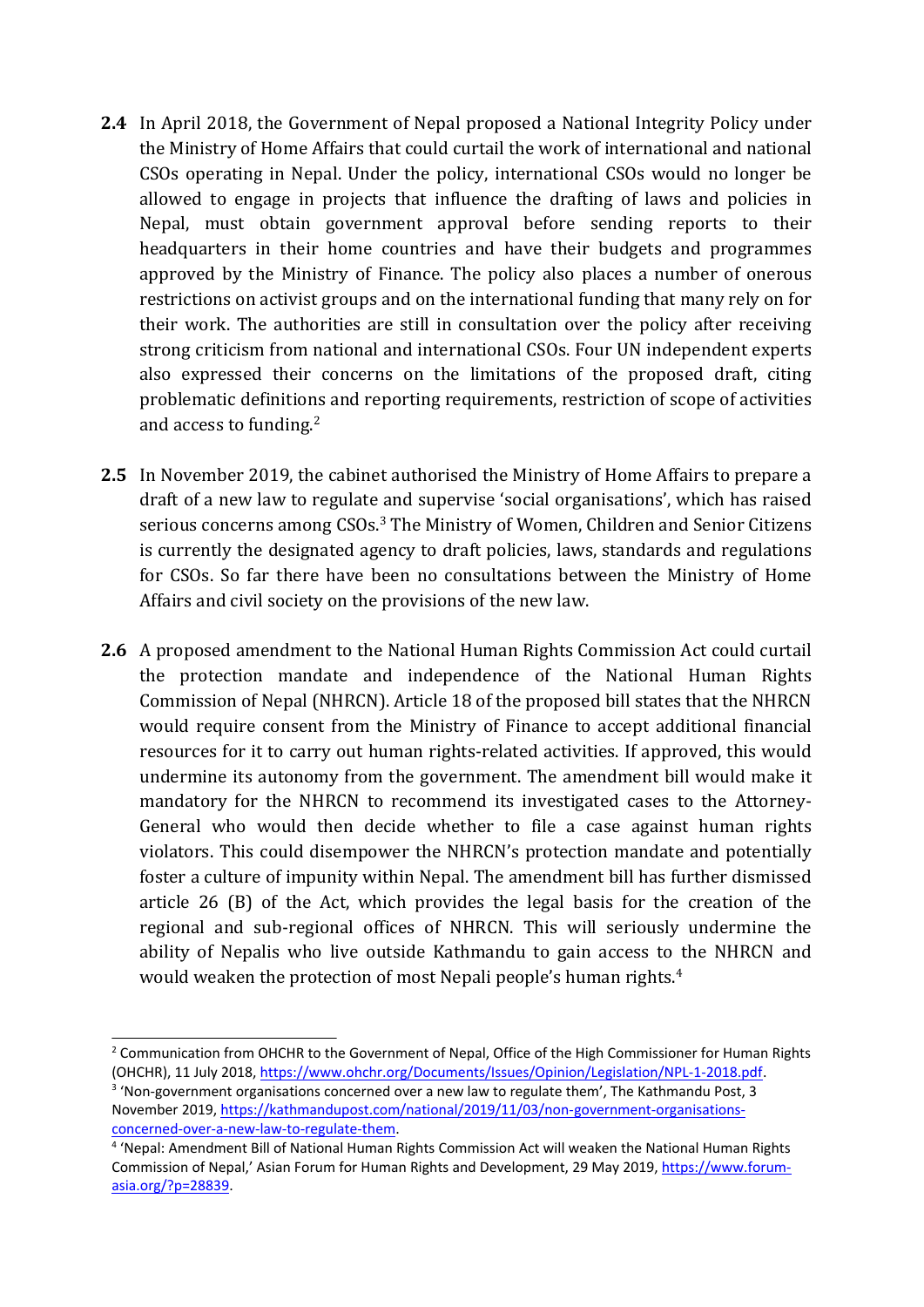- **2.7** There remain concerns about hostility from Nepalese authorities towards some sections of civil society, particularly in the form of investigations of CSOs over dubious allegations by the Chief of Commission for Investigation and Abuse of Authority (CIAA). Many civic groups fear that the CIAA has the potential to be used to target critical CSOs selectively through heavy-handed investigations. In October 2016, the CIAA opened an inquiry into alleged mismanagement of funds at Social Science Baha, <sup>a</sup> leading research CSO, and an affiliate, the Alliance for Social Dialogue. 5 The CIAA also issued <sup>a</sup> statement on 25 September 2016 asking the District Administration Office of Lalitpur to take action against the organisation. According to national daily newspaper Kantipur, the CIAA'<sup>s</sup> allegation against Social Science Baha was targeted in an attempt to defame its staff. Social Science Baha strongly refuted any wrongdoing. 6
- **2.8** On 14 August 2016, <sup>a</sup> group of HRDs campaigning for good governance registered <sup>a</sup> complaint with the CIAA, seeking information about the property details of the Chief Commissioner, Lokman Singh Karki. The group wanted to ensure that Mr Karki was adhering to same financial declaration procedures that are applicable to CSOs. The CIAA refused to register the application and called the security forces to detain nine of the activists. Security forces detained the nine defenders for four hours. <sup>7</sup> Mr Karki was subsequently impeached on 23 October 2016, in an unprecedented move by Nepal's parliament, after his eligibility to hold office was questioned. $^8$

## **3. Harassment, intimidation and attacks against human rights defenders, civil society activists and journalists**

- **3.1** Under Nepal'<sup>s</sup> previous UPR examination, the governmen<sup>t</sup> received one recommendation on the protection of HRDs, journalists and civil society representatives. The governmen<sup>t</sup> committed to "ensure the right to freedom of expression online/offline in law and in practice, including by decriminalising defamation, and to investigate all cases of threats and attacks against journalists and human rights defenders." However, as examined in this section, the governmen<sup>t</sup> has failed to operationalise this recommendation effectively.
- **3.2** Article 12 of the UN Declaration on Human Rights Defenders mandates states to take the necessary measures to ensure protection to HRDs. The ICCPR further guarantees

<sup>5</sup> 'CIAA seeks action against Social Science Baha, Alliance for Social Dialogue', The Himalayan Times, 25 September 2016, [https://thehimalayantimes.com/kathmandu/ciaa-seeks-action-social-science-baha-alliance](https://thehimalayantimes.com/kathmandu/ciaa-seeks-action-social-science-baha-alliance-social-dialogue/)[social-dialogue](https://thehimalayantimes.com/kathmandu/ciaa-seeks-action-social-science-baha-alliance-social-dialogue/).

<sup>6</sup> 'Social Science Baha refutes CIAA charges', The Kathmandu Post, 25 September 2016, [https://kathmandupost.com/miscellaneous/2016/10/01/social-science-baha-refutes-ciaa](https://kathmandupost.com/miscellaneous/2016/10/01/social-science-baha-refutes-ciaa-charges-20161001081414)[charges-20161001081414](https://kathmandupost.com/miscellaneous/2016/10/01/social-science-baha-refutes-ciaa-charges-20161001081414).

<sup>&</sup>lt;sup>7</sup> 'Information seekers arrested, peaceful gathering intimidated', Freedom Forum, 17 August 2017, [http://freedomforum.org.np/information-seekers-arrested-peaceful-gathering-intimidated](http://freedomforum.org.np/information-seekers-arrested-peaceful-gathering-intimidated/).

<sup>8</sup> 'Cannot defend Karki in impeachment case: AG', The Kathmandu Post, 22 October 2016, <https://kathmandupost.com/national/2016/10/22/cannot-defend-karki-in-impeachment-case-ag>.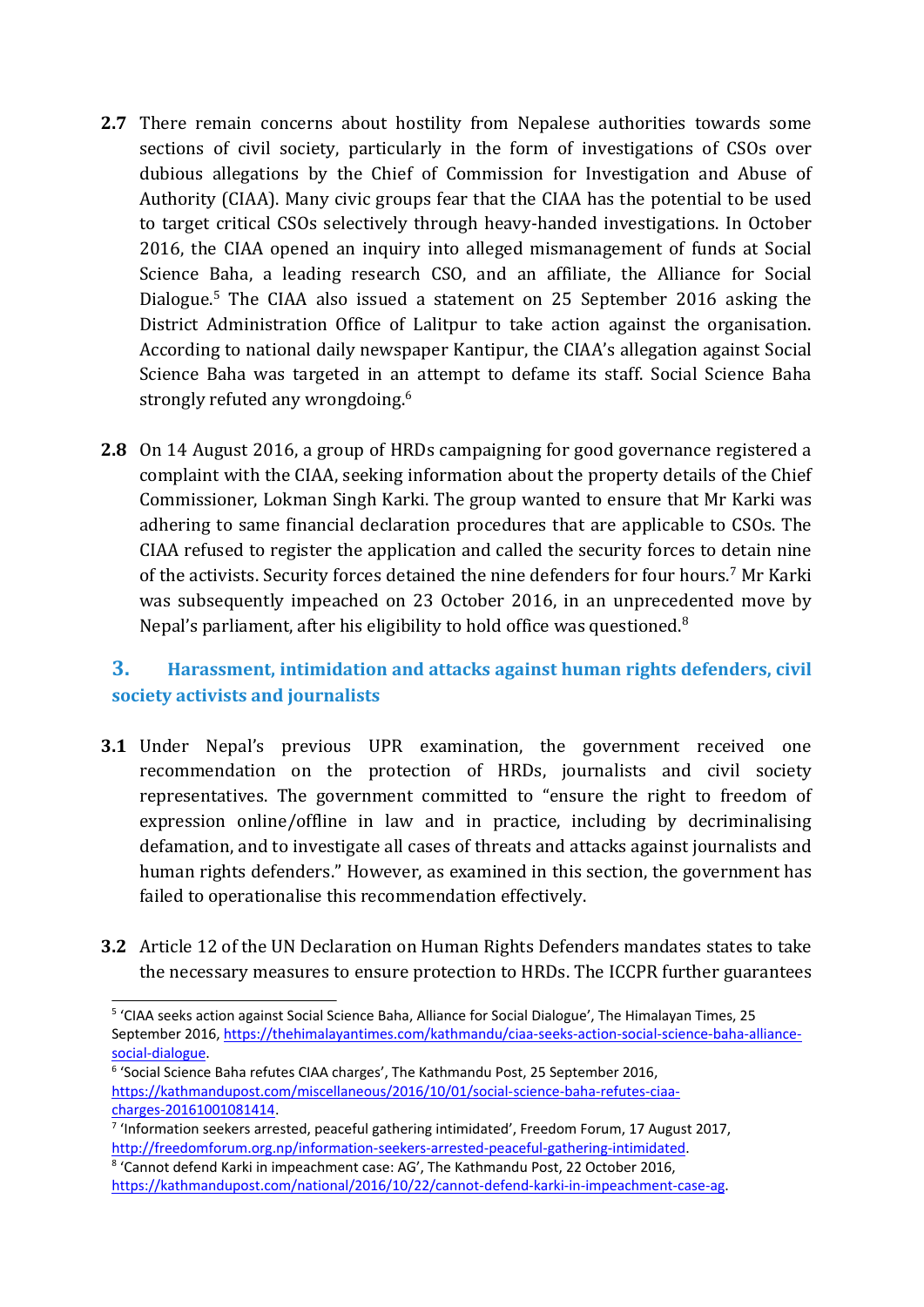the freedoms of association, peaceful assembly and expression. However, in spite of these protections, there have still been <sup>a</sup> number of physical attacks on HRDs and journalists, while others have been subjected to judicial harassment. In <sup>a</sup> positive step, the NHRCN and the Federation of Nepali Journalists are expediting the process of setting up an independent mechanism to protect journalists and media freedoms. $^{\mathrm{g}}$ 

- **3.3** Several restrictions on and attacks against HRDs have been documented. Gyanendra Shahi, an anti-corruption activist, was attacked in Bharatpur, Chitwan, in September 2019. Shahi was travelling home by bus when he was attacked with stones, rods and sticks by <sup>a</sup> group of local young people. A group of young people close to the ruling party had also obstructed <sup>a</sup> programme he was attending earlier that day, causing the event to be cancelled. Shahi underwent preliminary treatment at Chitwan Medical College and was then taken to Kathmandu for further treatment. $^{10}$
- **3.4** In September 2018, activist Ram Manohar Yadav, who was part of <sup>a</sup> peaceful movement seeking to advance the civil and political rights of Madhesi people, died in police custody, <sup>a</sup> week after waving black flags at Upendra Yadav, the Deputy Prime Minister and Health Minister. Yadav was detained along with three others and was charged with treason by the Bardiya District Police. 11
- **3.5** In August 2018, Lenin Bista, an HRD and former child combatant, was barred from travelling to Bangkok, Thailand to participate in a civil society workshop.<sup>12</sup>
- **3.6** Since 2018, at least six journalists have been detained under the 2006 Electronic Transactions Act. Section 47 of the Act prohibits electronic publication or display of material deemed illegal under existing laws, including vaguely defined material "which may be contrary to the public morality or decent behavior or any types of materials which may spread hate or jealousy against anyone or which may jeopardize the harmonious relations subsisting among the peoples of various castes, tribes and communities."<sup>13</sup> It authorises a sentence of up to five years in prison and a 100,000 Nepali rupee (approx. US\$900) fine. Dozens of reporters and editors have been arrested, detained and fined under the law in the last decade.

<sup>&</sup>lt;sup>9</sup> 'Time to boost journalists' safety in Nepal', International Media Support, 15 June 2018, [https://www.mediasupport.org/time-to-boost-journalists-safety-in-nepal](https://www.mediasupport.org/time-to-boost-journalists-safety-in-nepal/).

<sup>&</sup>lt;sup>10</sup> 'Restrictive bills still being pushed by Nepali lawmakers as protests around Xi's visit stifled', CIVICUS Monitor, 16 November 2019, [https://monitor.civicus.org/updates/2019/10/16/restrictive-bills-being-pushed-nepal](https://monitor.civicus.org/updates/2019/10/16/restrictive-bills-being-pushed-nepal-silence-expression-while-journalists-remain-risk/)[silence-expression-while-journalists-remain-risk](https://monitor.civicus.org/updates/2019/10/16/restrictive-bills-being-pushed-nepal-silence-expression-while-journalists-remain-risk/).

<sup>&</sup>lt;sup>11</sup> 'Press freedom at risk with new Criminal Code restrictions', CIVICUS Monitor, 16 October 2018, [https://monitor.civicus.org/updates/2018/10/16/press-freedom-risk-new-criminal-code-restrictions](https://monitor.civicus.org/updates/2018/10/16/press-freedom-risk-new-criminal-code-restrictions/); Communication from OHCHR to the Government of Nepal, OHCHR, 12 November 2018, <https://spcommreports.ohchr.org/TMResultsBase/DownLoadPublicCommunicationFile?gId=24167>.  $12$  Ibid.

<sup>&</sup>lt;sup>13</sup> 'Nepal: End attacks on free expression', Human Rights Watch, 18 April 2019, [https://www.hrw.org/news/2019/04/18/nepal-end-attacks-free-expression](https://www.hrw.org/news/2019/04/18/nepal-end-attacks-free-expression#:~:text=Section%2047%20of%20the%20Electronic,or%20jealousy%20against%20anyone%20or).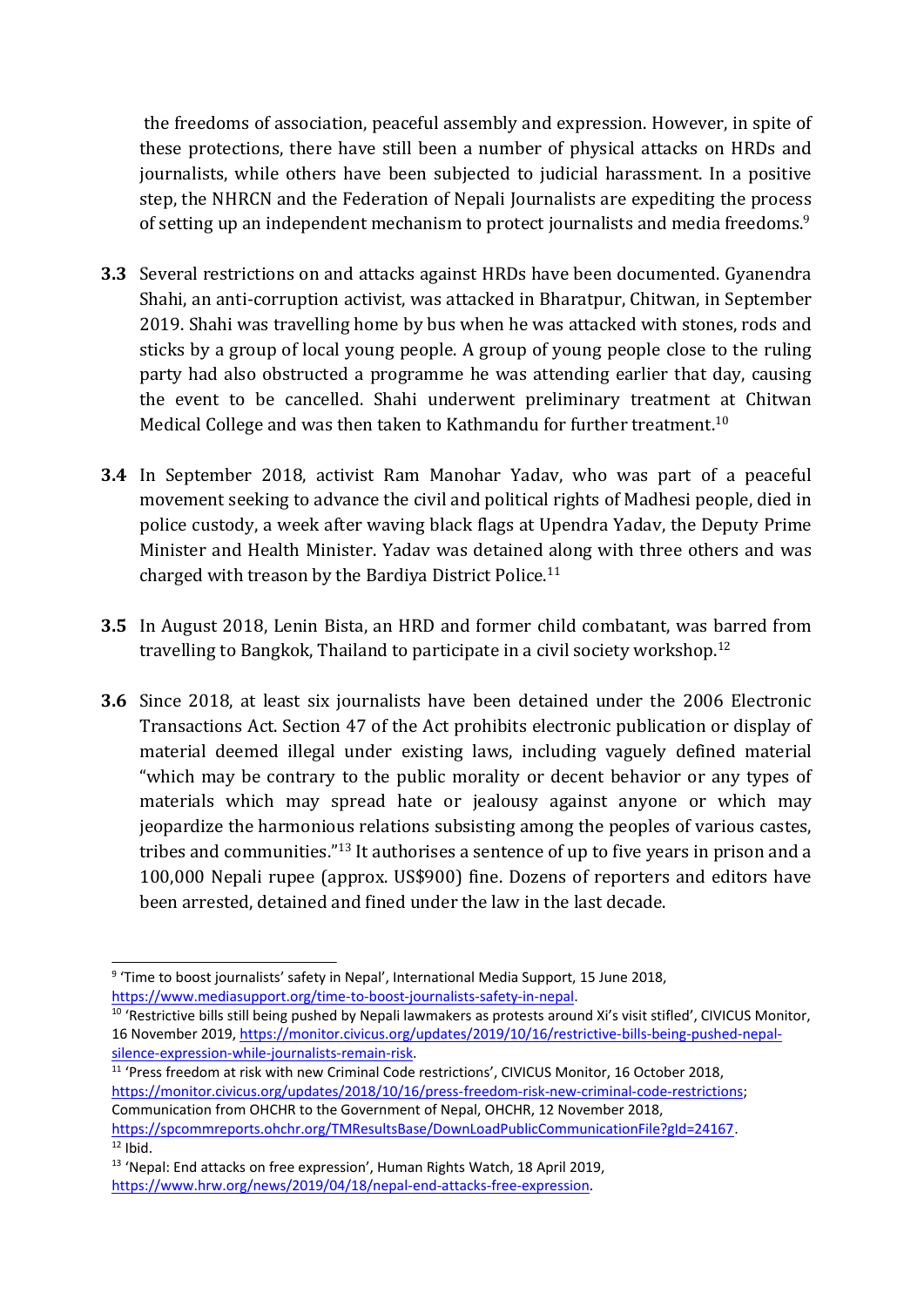- **3.7** We are also concerned about ongoing physical attacks against journalists. On 5 August 2018, Radheshyam Bishwokarma of Butwal Today daily and Buddha TV, Khabar weekly'<sup>s</sup> editor Deepak Ghimire and Annapurna Post daily'<sup>s</sup> local journalist Salman Khan were attacked by students who were organising <sup>a</sup> protest over the death of <sup>a</sup> fellow student at the Universal College of Medical Sciences. The protesters damaged the journalists' equipment. 14
- **3.8** A group of journalists Maheshwor Gautam of Rajdhani daily, Skanda Gautam, Nivesh Kumar of News24 TV, Prabin Maharjan of The Himalayan Times and Ajaya Babu Shiwakoti, editor of hamrakura.com and general secretary of the Nepal Press Union – was attacked by police officers while covering <sup>a</sup> demonstration near parliament in Kathmandu 21 July 2018. 15
- **3.9** On 18 July 2018, L B Devkota of Kantipur daily and Prakash Upadhyay of AP1 TV sustained minor injuries after an attack by the police while they were covering demonstrations in Jumla, Karnali. Police also tried to confiscate <sup>a</sup> camera from the journalists and harassed them.
- **3.10**On 22 July 2018, journalist Bidur Katuwal was threatened over <sup>a</sup> news report by Baldev Chaudhuary, the mayor of Triyuga Municipality, Devi Kumar Chaudhary, the vice-mayor, and Sunita Chaudhary, <sup>a</sup> provincial assembly member.
- **3.11**On 2 June 2018, Dinesh Giri, editor of nirantarkhabar.com, was attacked by three people over <sup>a</sup> news report about an illegal business in Belbari, Morang in eastern Nepal. Giri sustained injuries to his head and back and had to be taken to hospital. $^{16}$
- **3.12** On 6 February 2018, Prakash Dhakal, <sup>a</sup> journalist with Adarsha Samaj daily, was attacked by police when he was reporting on <sup>a</sup> demonstration by students on the Prithvi Narayan campus in Pokhara, western Nepal. While police were attempting to disperse the demonstrators, the police charged Dhakal, even when he showed his press card. Dhakal received a minor injury to his leg.<sup>17</sup>

<sup>&</sup>lt;sup>14</sup> 'Nepal journalists physically attacked', International Federation of Journalists, 10 August 2018, [https://www.ifj.org/media-centre/news/detail/category/human-rights/article/nepal-journalists-physically](https://www.ifj.org/media-centre/news/detail/category/human-rights/article/nepal-journalists-physically-attacked.html)[attacked.html](https://www.ifj.org/media-centre/news/detail/category/human-rights/article/nepal-journalists-physically-attacked.html).

<sup>&</sup>lt;sup>15</sup> 'Journalists face increased attacks and threats in Nepal', International Federation of Journalists, 23 July 2018, [https://www.ifj.org/media-centre/news/detail/category/human-rights/article/journalists-face-increased](https://www.ifj.org/media-centre/news/detail/category/human-rights/article/journalists-face-increased-attacks-and-threats-in-nepal.html)[attacks-and-threats-in-nepal.html](https://www.ifj.org/media-centre/news/detail/category/human-rights/article/journalists-face-increased-attacks-and-threats-in-nepal.html).

<sup>&</sup>lt;sup>16</sup> 'Journalist in east Nepal beaten over news', International Federation of Journalists, 4 June 2018, [https://www.ifj.org/media-centre/news/detail/category/press-freedom/article/journalist-in-east-nepal](https://www.ifj.org/media-centre/news/detail/category/press-freedom/article/journalist-in-east-nepal-beaten-over-news.html)[beaten-over-news.html](https://www.ifj.org/media-centre/news/detail/category/press-freedom/article/journalist-in-east-nepal-beaten-over-news.html).

<sup>&</sup>lt;sup>17</sup> 'Police attack journalist covering demonstration in Nepal', International Federation of Journalists, 8 February 2018, [https://www.ifj.org/media-centre/news/detail/category/press-releases/article/police-attack-journalist](https://www.ifj.org/media-centre/news/detail/category/press-releases/article/police-attack-journalist-covering-demonstration-in-nepal.html)[covering-demonstration-in-nepal.html](https://www.ifj.org/media-centre/news/detail/category/press-releases/article/police-attack-journalist-covering-demonstration-in-nepal.html).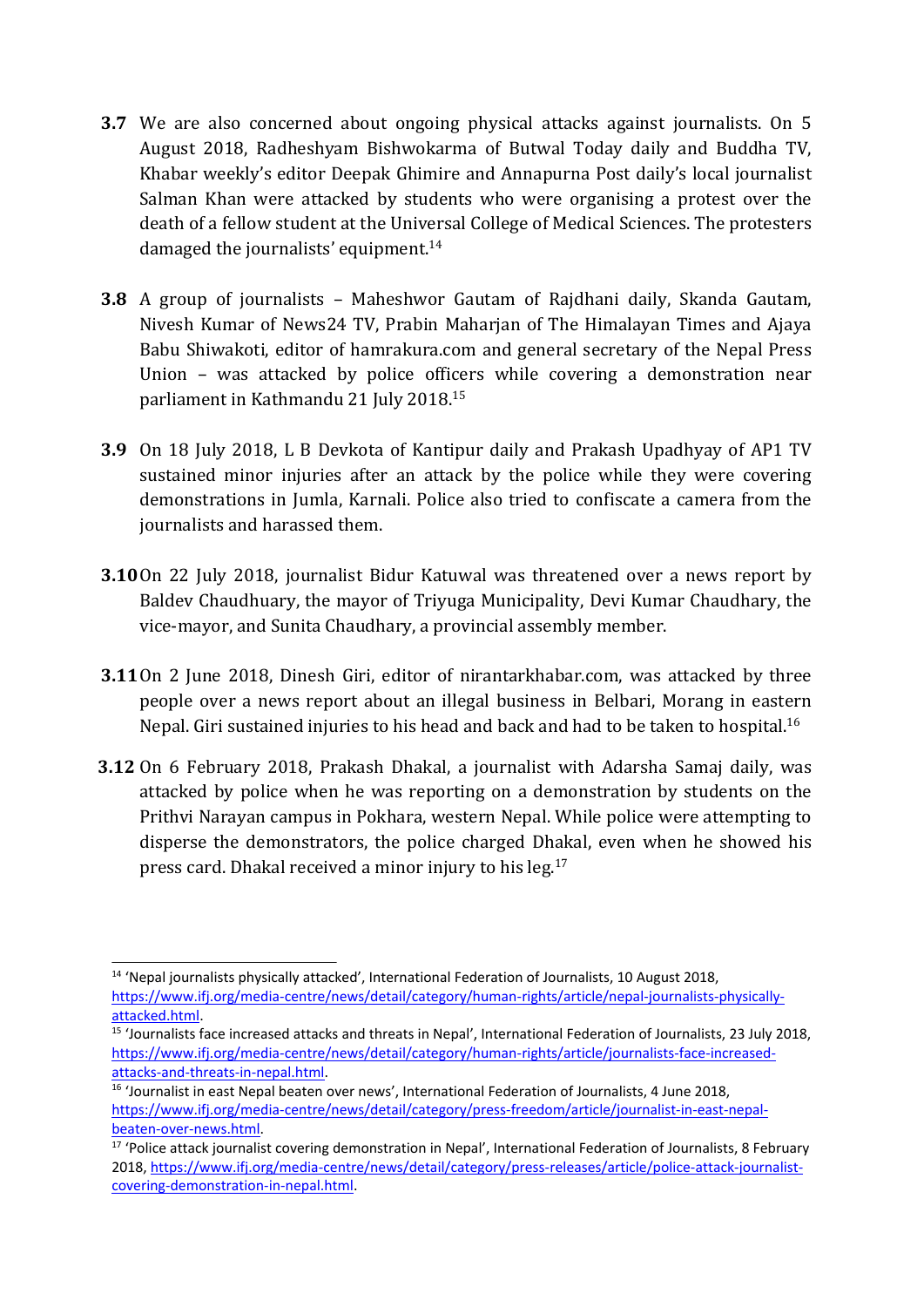#### **4. Freedom of expression, independence of the media and access to information**

- **4.1** Under the 2<sup>nd</sup> UPR cycle, the government received and supported one recommendation relating to the freedom of expression and access to information, pledging to "ensure the right to freedom of expression online/offline in law and in practice, including by decriminalizing defamation." However, as discussed below, the governmen<sup>t</sup> did not take effective measures to implement this recommendation.
- **4.2** Article 19 of the ICCPR guarantees the right to the freedoms of expression and opinion. Article 17 of the Constitution of Nepal also guarantees the right to the freedom of expression. However, some provisions relating to the freedom of expression and right to information are unduly restrictive. Article 17 of the Constitution of Nepal states that "every citizen shall have the following freedom – a) freedom of opinion and expression," but proviso (2.1/4) qualifies this through adherence to vague terms including "harmonious relations between the Federal Units […] public morality […] harmonious relations between various castes, tribes, religions and communities […and] territorial integrity." Such over-broad provisions open the law to wide and subjectively discretionary implementation. $^{18}$
- **4.3** Further, <sup>a</sup> number of restrictive laws have been introduced since Nepal'<sup>s</sup> last UPR cycle that undermine the freedom of expression, while existing laws such as the Electronic Transactions Act and the Cybercrime Law have been misused to subdue the media.<sup>19</sup> In particular, the Electronic Transactions Act, which the current governmen<sup>t</sup> has often misused to prosecute online journalists reporting on corruption.
- **4.4** As well as journalists, the Electronic Transactions Act has also been misused to target artists and musicians. In June 2019, Nepalese stand-up comedian Pranesh Gautam was arrested and detained for nine days for posting <sup>a</sup> satirical comment about a film on his YouTube channel.<sup>20</sup> In October, musical artists Samir Ghishing and Durgesh Thapa, popularly known as VTEN, were arrested for the content of their songs.<sup>21</sup>
- **4.5** On 14 June 2016, the governmen<sup>t</sup> approved the Online Media Operation Directive 2016, which is intended to "make online journalism responsible, and bring it within

<sup>&</sup>lt;sup>18</sup> 'Freedom of Expression on Internet in Nepal', Freedom Forum, 5 August 2016, [https://ifex.org/images/nepal/2016/08/05/nepal\\_freedom\\_expression\\_internet\\_freedomforum.pdf](https://ifex.org/images/nepal/2016/08/05/nepal_freedom_expression_internet_freedomforum.pdf).

<sup>19</sup> CIVICUS Monitor, 16 October 2018, op. cit.

<sup>&</sup>lt;sup>20</sup> 'Nepal comedian Pranesh Gautan released from jail after 9 days on district court's orders', MediaNama, 17 June 2019, [https://www.medianama.com/2019/06/223-nepal-comedian-pranesh-gautam-released-from-jail](https://www.medianama.com/2019/06/223-nepal-comedian-pranesh-gautam-released-from-jail-after-9-days-on-district-courts-orders/)[after-9-days-on-district-courts-orders](https://www.medianama.com/2019/06/223-nepal-comedian-pranesh-gautam-released-from-jail-after-9-days-on-district-courts-orders/).

<sup>&</sup>lt;sup>21</sup> 'Nepal: Information Technology Bill threatens freedom of expression', Amnesty International, 16 January 2020, [https://www.amnesty.org/en/latest/news/2020/01/nepal-information-technology-bill-threatens](https://www.amnesty.org/en/latest/news/2020/01/nepal-information-technology-bill-threatens-freedom-of-expression/)[freedom-of-expression](https://www.amnesty.org/en/latest/news/2020/01/nepal-information-technology-bill-threatens-freedom-of-expression/).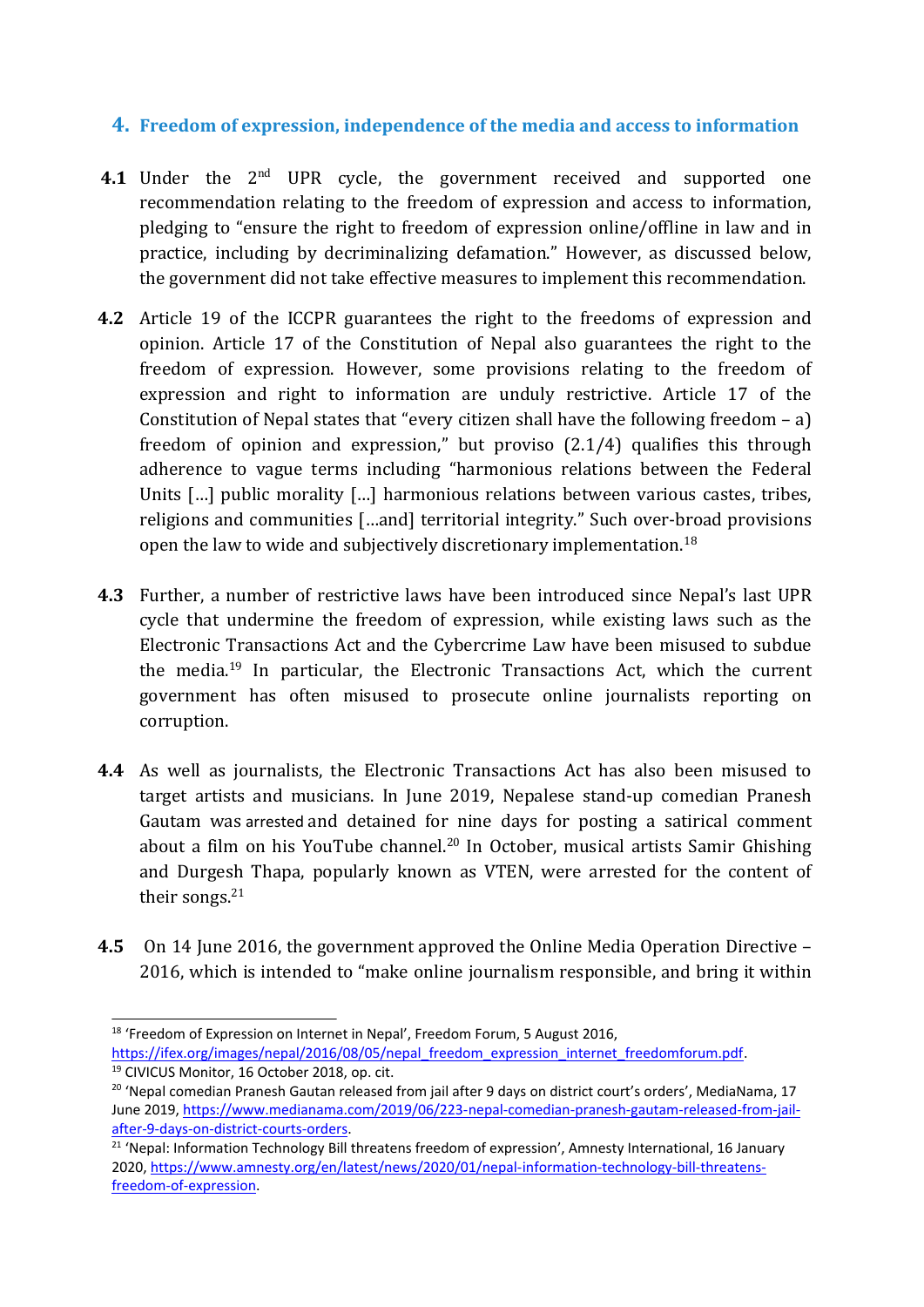the jurisdiction of Press Council of Nepal." 22 Through this directive, the governmen<sup>t</sup> can shut down unregistered online media and websites that are deemed to run misleading content or provide news without official sources. The directive opens the door to tighter state control of online media and criminalisation of the freedom of expression online. In response to these criticisms, the governmen<sup>t</sup> formed <sup>a</sup> panel, including members from the Federation of Nepali Journalists, to review the directive.<sup>23</sup>

- **4.6** A new criminal code, which came into effect in August 2018 to replace around 15 outdated laws, includes several provisions of concern relating to media freedom. Particular provisions of concern include: section 293, which criminalises recording and listening to conversations between two or more people without consent of the persons involved; section 294, which prohibits the disclosure of private information without permission, including private information on public figures; section 295, which prohibits taking <sup>a</sup> photograph of <sup>a</sup> person outside of <sup>a</sup> public space without their consent; section 298, which prohibits people from receiving, sending or publishing unauthorised information through an electronic medium; and section 306, which criminalises satire that disrespects an individual. $^{\rm 24}$
- **4.7** A taskforce established by the Ministry of Communications and Information Technology to sugges<sup>t</sup> changes to the new criminal code recommended decriminalisation of defamation in 2019. The taskforce recommended further changes to clauses that curtailed media freedom, and also suggested changes in section 50 (3) of the new code that prohibited journalists from 'pressuring' the president. 25
- **4.8** On 20 February 2019, the Government of Nepal tabled an Information Technology Bill to replace the Electronic Transactions Act. The new Bill would impose harsh sanctions for 'improper' social media posts. It creates <sup>a</sup> raft of loosely defined new offences that could be interpreted to include almost any online activity.<sup>26</sup> Of critical concern, section 94(1) of the Bill imposes restrictions on the freedoms of expression and opinion on social media. It criminalises online content that undermines "the sovereignty of Nepal, geographical integrity, national security, national unity,

<sup>&</sup>lt;sup>22</sup> 'Nepal introduces repressive directives for online media', SAMSN Digital Hub, 17 June 2016, <https://samsn.ifj.org/nepal-introduces-repressive-directives-for-online-media/>

<sup>&</sup>lt;sup>23</sup> '2016 Country Reports on Human Rights Practices: Nepal', U.S. Department of State, <https://www.state.gov/reports/2016-country-reports-on-human-rights-practices/nepal/> <sup>24</sup> 'Nepal's new criminal act raises press freedom concerns', SAMSN Digital Hub, 17 August 2018,

<https://samsn.ifj.org/nepals-new-criminal-act-raises-press-freedom-concerns/>

<sup>&</sup>lt;sup>25</sup> 'Govt told to decriminalise defamation', The Himalayan Times, December 1 2019, <https://thehimalayantimes.com/nepal/govt-told-to-decriminalise-defamation/>

<sup>&</sup>lt;sup>26</sup> 'Proposed new social media law in Nepal threatens freedom of expression', CIVICUS, 8 March 2019, [https://www.civicus.org/index.php/media-resources/media-releases/3779-proposed-new-social-media-law-in](https://www.civicus.org/index.php/media-resources/media-releases/3779-proposed-new-social-media-law-in-nepal-threatens-freedom-of-expression)[nepal-threatens-freedom-of-expression](https://www.civicus.org/index.php/media-resources/media-releases/3779-proposed-new-social-media-law-in-nepal-threatens-freedom-of-expression)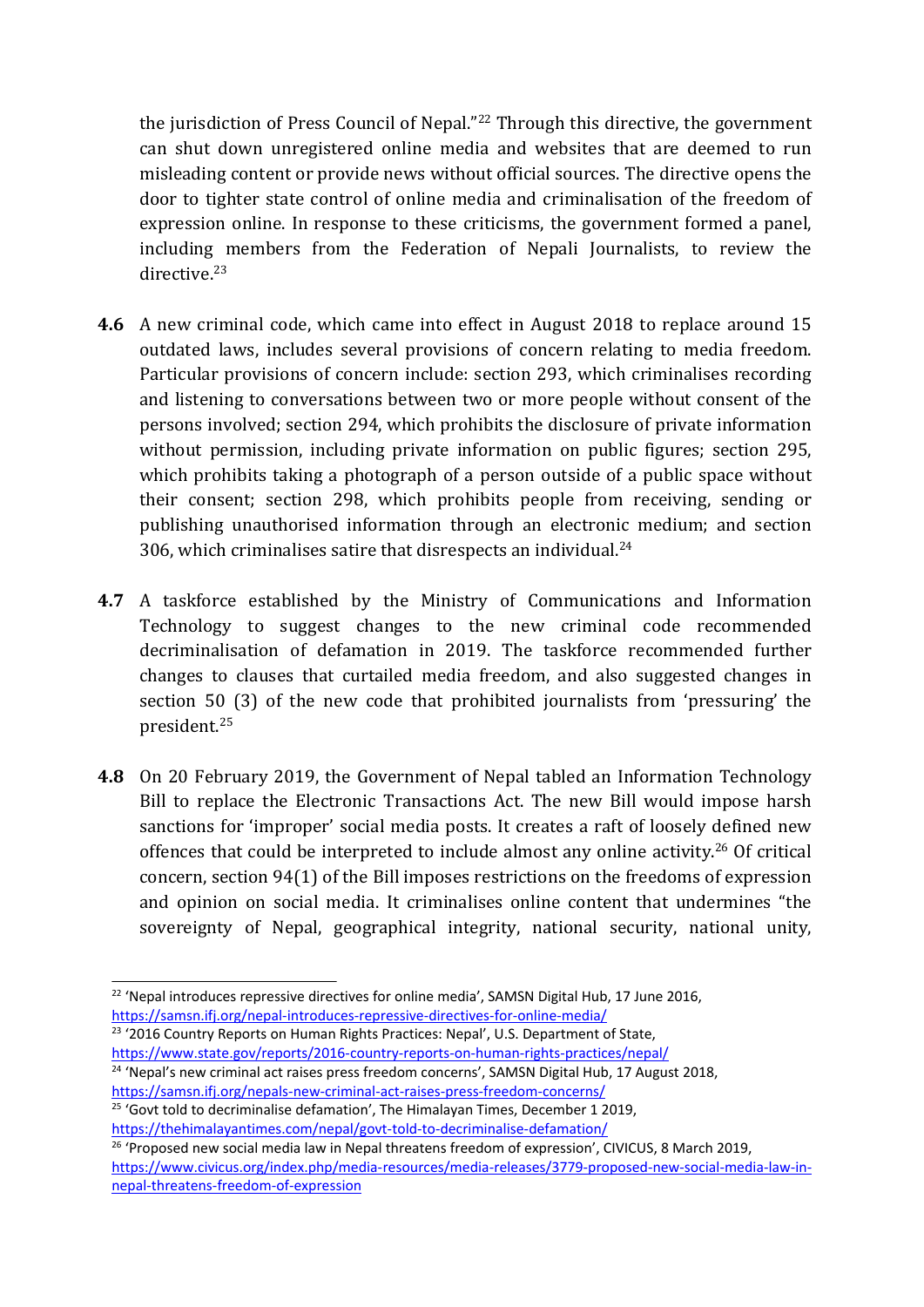independence, dignity or national interest." 27 The draft law also creates an intermediary liability for internet service providers (ISPs), meaning that ISPs could be held legally responsible for material posted by others on the internet.

- **4.9** The Media Council Bill, which would replace the existing Press Council Act, was introduced to parliament on 9 May 2019 without stakeholder consultation. 28 Article 10 of the bill eliminates the principle of media independence outright by stating that "the president and members of the Media Council will be directly appointed by the government," which can "remove the president and members at any time." Section 17 of the Bill would effectively increase the government's control over the issuing and suspension of press accreditation and Section 18, which grants the Media Council the ability to impose fines for damaging <sup>a</sup> person's reputation, would enable any individual to file <sup>a</sup> complaint against <sup>a</sup> journalist, even if the individual was not personally affected by the journalist's reporting.<sup>29</sup> In August 2019, National Assembly members who participated in <sup>a</sup> multi-stakeholder discussion on the Bill agreed to reform its regressive provisions after taking suggestions from stakeholders. <sup>30</sup> However, these reforms have not yet materialised.
- **4.10** Judicial harassment against journalists demonstrates the risk of the draft laws currently before parliament being misapplied. In March 2018, Nepal'<sup>s</sup> largest newspaper was summoned by the country'<sup>s</sup> chief justice for articles critical of him, in <sup>a</sup> case widely condemned as an attack on media freedom. Kantipur Daily was subpoenaed by Chief Justice Gopal Parajuli on charges of contempt of court for <sup>a</sup> series of articles that stated that the country'<sup>s</sup> top judge had given different dates of birth on various official documents. 31
- **4.11** There have been multiple other acts of judicial harassment against journalists. On 20 May 2019, Freedom Forum reported that Ramesh Rawal, <sup>a</sup> Kalikot-based reporter associated with Hamro Karnali Khabar daily and the Thahakhabar Network, had been threatened by the authorities after he reported on the misuse of <sup>a</sup> municipal vehicle. 32

<sup>&</sup>lt;sup>27</sup> Nepal's new IT bill seeks to curb freedom of opinion and expression, MEDIANAMA, 23 April 2019, [https://www.medianama.com/2019/04/223-nepals-new-it-bill-seeks-to-curb-freedom-of-opinion-and](https://www.medianama.com/2019/04/223-nepals-new-it-bill-seeks-to-curb-freedom-of-opinion-and-expression/)[expression/](https://www.medianama.com/2019/04/223-nepals-new-it-bill-seeks-to-curb-freedom-of-opinion-and-expression/)

<sup>&</sup>lt;sup>28</sup> 'Media Council Bill moves quietly to Parliament after remaining shrouded in secrecy for months', The Kathmandu Post, 8 May 2019, [https://kathmandupost.com/national/2019/05/08/media-council-bill-moves](https://kathmandupost.com/national/2019/05/08/media-council-bill-moves-quietly-to-parliament-after-remaining-shrouded-in-secrecy-for-months)[quietly-to-parliament-after-remaining-shrouded-in-secrecy-for-months](https://kathmandupost.com/national/2019/05/08/media-council-bill-moves-quietly-to-parliament-after-remaining-shrouded-in-secrecy-for-months)

<sup>&</sup>lt;sup>29</sup> 'Nepal government proposes bills that endanger press freedom', the Committee to Protect Journalists, 23 May 2019, <https://cpj.org/2019/05/nepal-government-proposes-bills-that-engender-pres/>

<sup>&</sup>lt;sup>30</sup> 'Urge for Reform on Media Council Bill', 4 September 2019, Freedom Forum, <http://freedomforum.org.np/urge-for-reform-on-media-council-bill/>

 $31$  'Nepal newspaper due in court for case slammed as press freedom attack', AFP, 2 March 2018, <https://www.dawn.com/news/1395380/nepals-chief-justice-sacked-for-faking-date-of-bi>

<sup>&</sup>lt;sup>32</sup> 'Death threat to journalist for publishing news', Freedom Forum, 21 May 2019,

<http://nepalpressfreedom.org/main/issue-single/1057>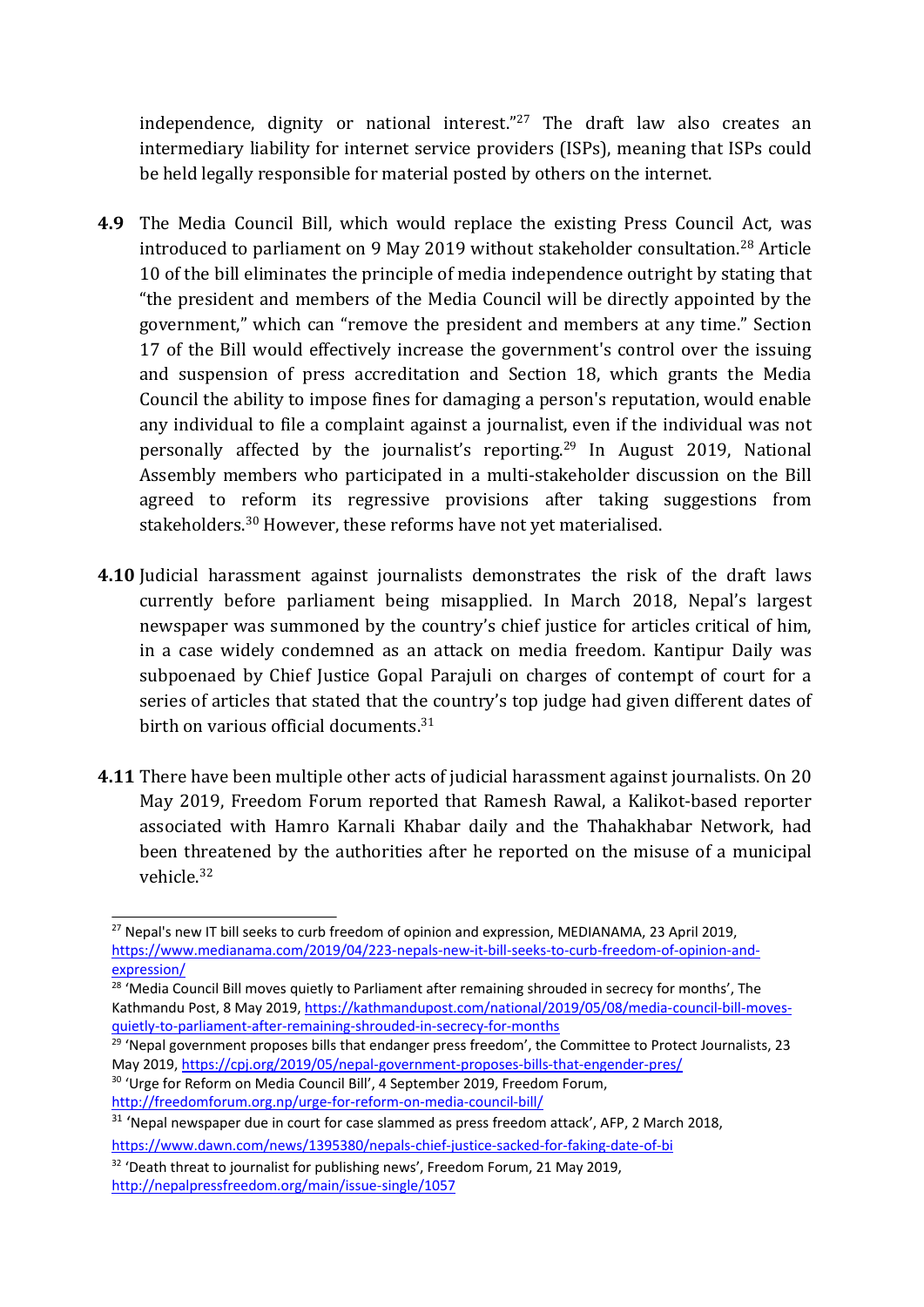- **4.12** On 14 May 2019, governmen<sup>t</sup> authorities opened an investigation into three stateemployed journalists who published <sup>a</sup> wire report about the recent stay of exiled Tibetan spiritual leader the Dalai Lama in an Indian hospital. The move was reportedly undertaken at the request of China's embassy in Kathmandu.<sup>33</sup>
- **4.13** On 15 April 2019, the authorities briefly detained Arjun Giri, editor of the online weekly Tandav News, under the Electronic Transactions Act and initiated <sup>a</sup> police investigation after he reported on alleged fraudulent business practices in the city of Pokhara.<sup>34</sup>

#### **5. Freedom of peaceful assembly**

- **5.1** During Nepal'<sup>s</sup> examination under the 2nd UPR cycle, the governmen<sup>t</sup> received and supported one recommendation on the right to the freedom of peaceful assembly, pledging to "ensure that freedom of assemblies are guaranteed and lift all restrictions on peaceful protests." However, the governmen<sup>t</sup> has failed to realise this commitment adequately.
- **5.2** Article 21 of the ICCPR guarantees the right to the freedom of peaceful assembly. Article 17 of Nepal'<sup>s</sup> Constitution also guarantees the freedom of peaceful assembly. However, peaceful protests have been met with excessive force and arbitrary arrests, and the authorities have limited public space to prevent assemblies from gathering to express dissent against governmen<sup>t</sup> policies.
- **5.3** In June 2019, at least six people were injured when police used excessive force to disperse heritage conservationists, local residents and other stakeholders who were protesting against <sup>a</sup> proposed bill that seeks to nationalise centuries-old community and religious trusts. Police also detained four protesters.<sup>35</sup>
- **5.4** On 24 August 2018, police opened fire on protesters in the city of Mahendranagar in west Nepal. Protesters were demanding action over the rape and murder of <sup>a</sup> 13 year-old girl. A 17-year-old boy, Sani Khuna, was killed, and dozens were injured during the demonstration.<sup>36</sup> Protests had also taken place a day earlier, on 23 August 2018, in Kanchanpur district. Protesters reportedly burned tyres on the main

<sup>&</sup>lt;sup>33</sup> 'Nepal Orders 'Investigation' of Reporters Who Wrote About Dalai Lama', Radio Free Asia, 14 May 2019, <https://www.rfa.org/english/news/tibet/reporters-05142019151851.html>

<sup>&</sup>lt;sup>34</sup> 'Tandav News editor Giri investigated under Nepal's cybercrime act', the Committee to Protect Journalists, 15 April 2019, <https://cpj.org/2019/04/tandav-news-arjun-giri-nepal-cybercrime/>

<sup>&</sup>lt;sup>35</sup> 'Police use force against those protesting Guthi Bill', The Kathmandu Post, 10 June 2019, <https://kathmandupost.com/valley/2019/06/10/police-use-force-against-those-protesting-guthi-bill>

<sup>&</sup>lt;sup>36</sup> 'One dead in Nepal rally demanding action over teen's rape, murder', Al Jazeera, 25 August 2018, [https://www.aljazeera.com/news/2018/08/dead-nepal-rally-demanding-action-teen-rape](https://www.aljazeera.com/news/2018/08/dead-nepal-rally-demanding-action-teen-rape-murder-180825134648376.html)[murder-180825134648376.html](https://www.aljazeera.com/news/2018/08/dead-nepal-rally-demanding-action-teen-rape-murder-180825134648376.html)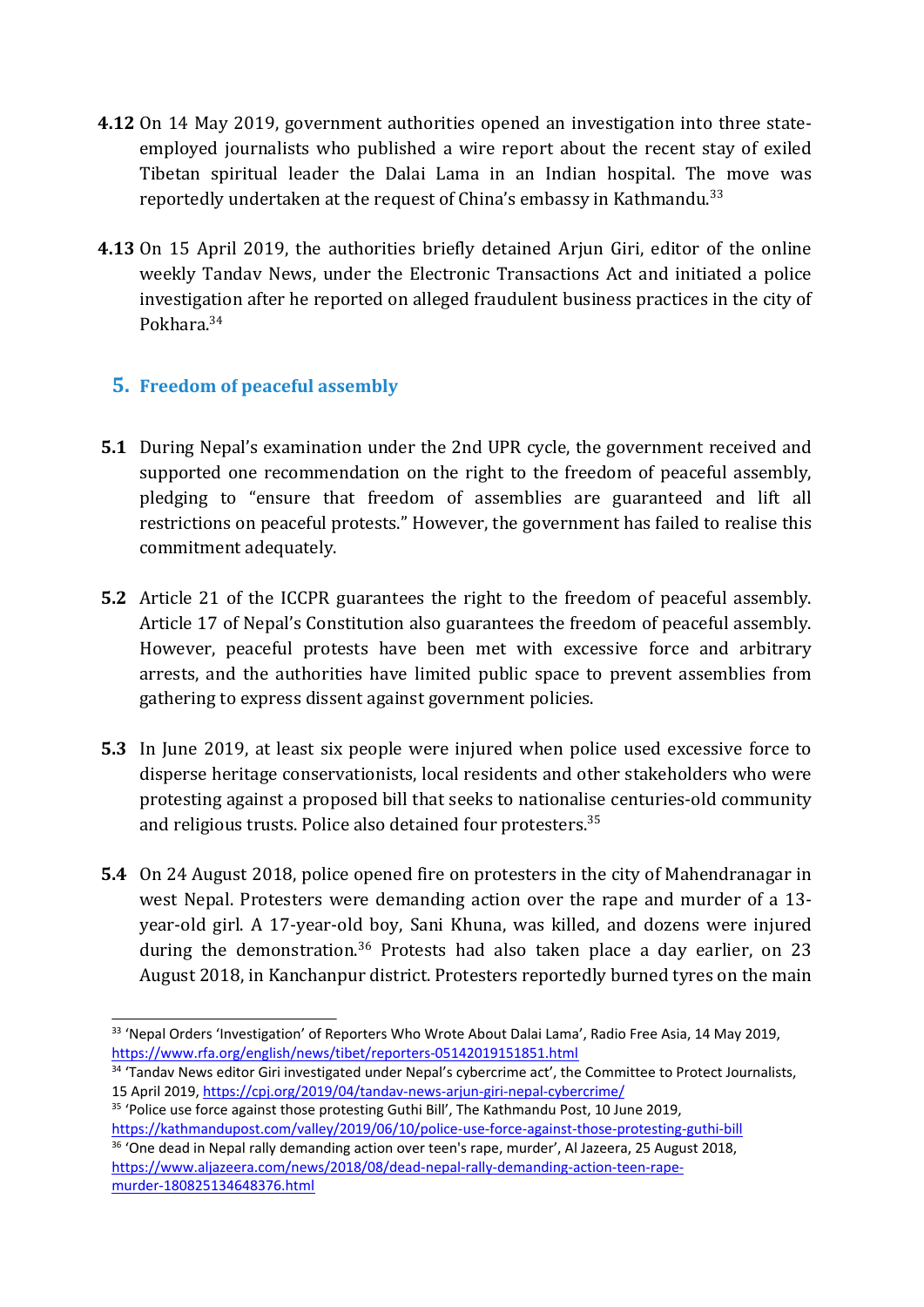roads of the town. In response, police allegedly opened fire on protesters, leaving at least four people injured and taken to hospital.<sup>37</sup>

- **5.5** The UN Basic Principles on the Use of Force and Firearms require officials to apply non-violent means before resorting to the use of force and firearms. There has yet to be an independent and impartial investigation into the events leading up to the violence in the above incidents, and prompt and effective redress and justice to the victims and their families have not been provided.
- **5.6** On 30 November 2018, at least 30 people including members of the board, staff and supporters of Amnesty International Nepal – were detained while protesting outside the Indian embassy against the Indian government'<sup>s</sup> crackdown on civil society, which included raids on the offices of Amnesty International India and attempts to shut down its campaigning in the country. $^{38}$
- **5.7** On 30 November 2018, police intervened in <sup>a</sup> peaceful protest and arrested 12 protesters for pasting posters on utility poles in Maitighar. The demonstrators were pasting posters featuring Nirmala, <sup>a</sup> 13-year-old girl who was raped and murdered in Kanchanpur district in July 2018, demanding that the governmen<sup>t</sup> hold the perpetrators accountable. While the peaceful protest was under way, armed police arrived and arrested protesters, including eight women. Police also confiscated and tore up the posters. The arrested protesters were forced into <sup>a</sup> police van and detained in the Metropolitan Police Circle, Singha Durbar, before being release in the evening.<sup>39</sup>
- **5.8** On 31 March 2018, defenders from the Human Rights and Peace Society (HURPES) organised <sup>a</sup> sit-in in front of Prime Minister'<sup>s</sup> residence to protest against impunity around the Tikapur incident, when seven police personnel and <sup>a</sup> child were killed in Tikapur, Kailali district, on 24 August 2015. The incident happened after police fired teargas into crowds of thousands of Tharu protestors, who had taken to the streets to protest against federal boundaries proposed by the governmen<sup>t</sup> during negotiations for <sup>a</sup> new constitution and to demand <sup>a</sup> separate, autonomous province. The HURPES sit-in demanded immediate ratification of the International Criminal Court'<sup>s</sup> Rome Statute. Police arrested 34 individuals at the sit-in, including the founding president of HURPES, Krishna Pahadi, for gathering around <sup>a</sup> prohibited

<sup>38</sup> 'Nepal: Release Amnesty International activists now', Amnesty International, 30 November 2018, <https://www.amnesty.org/en/latest/news/2018/11/nepal-release-amnesty-international-activists-now/> <sup>39</sup> 'Police disrupt peaceful protest', The Himalayan Times, 20 November 2018, <https://thehimalayantimes.com/nepal/police-disrupt-peaceful-protest/>

 $37$  One killed, 24 injured in police-locals clash, The Kathmandu Post, 25 August 2018, <https://kathmandupost.com/national/2018/08/25/one-killed-24-injured-in-police-locals-clash>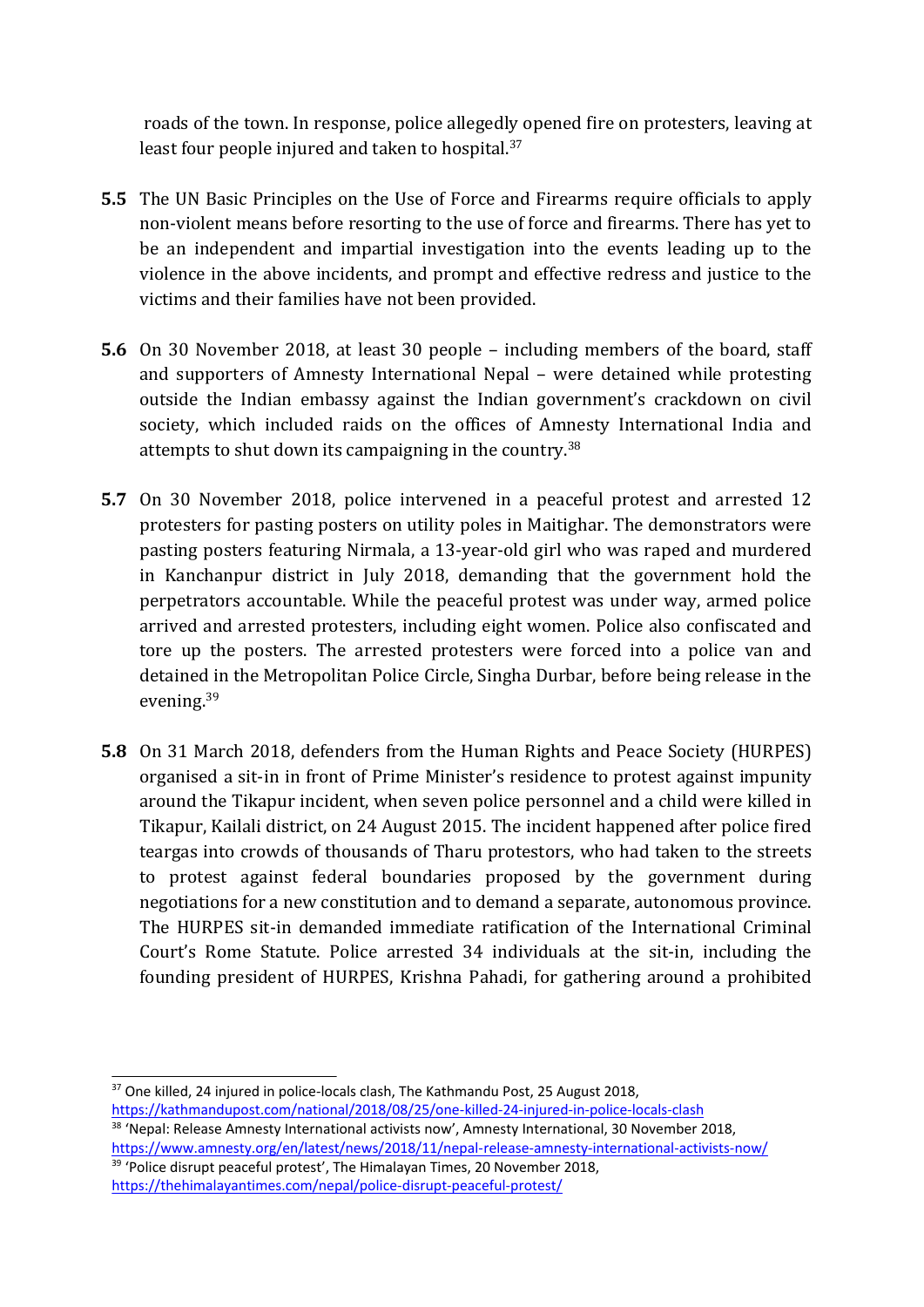zone. 40

**5.9** The authorities have also denied or disrupted protests by refugees and Free Tibet activists against China. In March 2018, governmen<sup>t</sup> officials declined permission for Tibetan refugees who live in Nepal to hold <sup>a</sup> rally to commemorate Tibetan National Uprising Day and advised the refugees against organising gatherings or demonstrations. 41 In October 2019, at least 22 Free Tibet movement campaigners and human rights activists from Kathmandu were arrested over <sup>a</sup> period of three days. They were planning to hold protests during Chinese President Xi Jinping'<sup>s</sup> visit to Nepal. 42

## **6. Recommendations to the Government of Nepal**

CIVICUS and Freedom Forum call on the Government of Nepal to create and maintain, in law and in practice, an enabling environment for civil society, in accordance with the rights enshrined in the ICCPR, the UN Declaration on Human Rights Defenders and Human Rights Council resolutions 22/6, 27/5 and 27/31.

At <sup>a</sup> minimum, the following conditions should be guaranteed: the freedoms of association, peaceful assembly and expression, the right to operate free from unwarranted state interference, the right to communicate and cooperate, the right to seek and secure funding and the state'<sup>s</sup> duty to protect. In the light of this, the following specific recommendations are made:

#### **16.1 Regarding freedom of association**

- . Take measures to foster <sup>a</sup> safe, respectful and enabling environment for civil society, including by removing legal and policy measures that unwarrantedly limit the right to association.
- $\bullet$  Remove all undue restrictions on the ability of CSOs to receive international and domestic funding in line with the best practices articulated by the UN Special Rapporteur on the rights to freedom of peaceful assembly and of association.
- $\bullet$ Undertake <sup>a</sup> full consultation with all concerned stakeholders on the

<sup>&</sup>lt;sup>40</sup> '34 Human Rights activists detained for staging sit-in at Baluwatar', The Himalayan Times, 31 March 2018, [https://thehimalayantimes.com/kathmandu/34-human-rights-activists-held-for-staging-sit-in-protest-at](https://thehimalayantimes.com/kathmandu/34-human-rights-activists-held-for-staging-sit-in-protest-at-baluwatar/)[baluwatar/](https://thehimalayantimes.com/kathmandu/34-human-rights-activists-held-for-staging-sit-in-protest-at-baluwatar/)

<sup>&</sup>lt;sup>41</sup> 'Tibetan refugees face increasing restrictions on their activism', CIVICUS, 17 April 2018,

[https://monitor.civicus.org/updates/2018/04/17/tibetan-refugees-facing-increasing-restrictions-their](https://monitor.civicus.org/updates/2018/04/17/tibetan-refugees-facing-increasing-restrictions-their-activism/)[activism/](https://monitor.civicus.org/updates/2018/04/17/tibetan-refugees-facing-increasing-restrictions-their-activism/)

<sup>&</sup>lt;sup>42</sup> 'Restrictive bills still being pushed by nepali lawmakers as protests around Xi's visit stifled, CIVICUS, 16 October 2019, [https://monitor.civicus.org/updates/2019/10/16/restrictive-bills-being-pushed-nepal-silence](https://monitor.civicus.org/updates/2019/10/16/restrictive-bills-being-pushed-nepal-silence-expression-while-journalists-remain-risk/)[expression-while-journalists-remain-risk/](https://monitor.civicus.org/updates/2019/10/16/restrictive-bills-being-pushed-nepal-silence-expression-while-journalists-remain-risk/)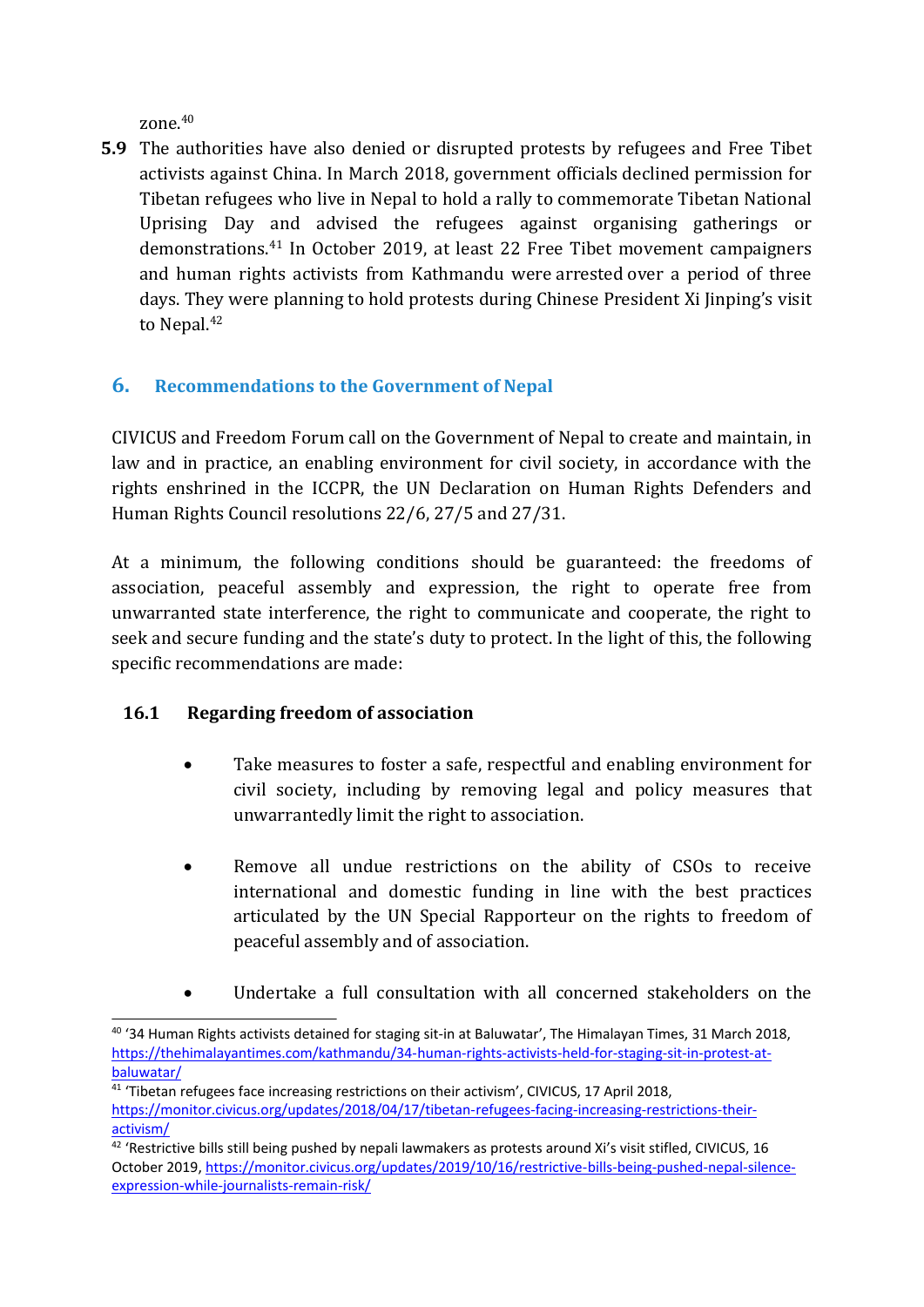proposed law regulating 'social organisations', and the proposed National Integrity Policy, and guarantee that when enacted, undue restrictions on the freedom of association are removed and they are brought into compliance with articles 21 and 22 of the ICCPR.

0 Guarantee the effective and independent functioning of autonomous trade unions by ratifying ILO Convention No. 87.

#### **16.2 Regarding the protection of human rights defenders**

- $\bullet$  Provide civil society members, HRDs and journalists with <sup>a</sup> safe and secure environment in which to carry out their work, conduct impartial, thorough and effective investigations into all cases of attacks, harassment, and intimidation against them and bring the perpetrators of such offences to justice.
- . Ensure that HRDs are able to carry out their legitimate activities without fear or undue hindrance, obstruction or legal and administrative harassment.
- $\bullet$  Amend the Electronic Transactions Act to bring it into line with the ICCPR and the UN Declaration on Human Rights Defenders.
- 0 Publicly condemn at the highest levels instances of harassment and intimidation of civil society activists and CSOs.
- $\bullet$  Systematically apply legal provisions that promote and protect human rights and establish mechanisms that protect human rights activists by adopting <sup>a</sup> specific law on the protection of human rights activists, in accordance with Human Rights Council resolution 27.31.

## **16.3 Regarding freedom of expression, independence of the media and access to information**

- Ensure the freedom of expression and media freedom by bringing all national legislation into line with international standards.
- Review the criminal code in order to ensure that legislation is in line with best practices and international standards in the area of the freedom of expression, looking particularly at sections 293, 294, 295, 298 and 306.
- Reinstate all media outlets unwarrantedly closed.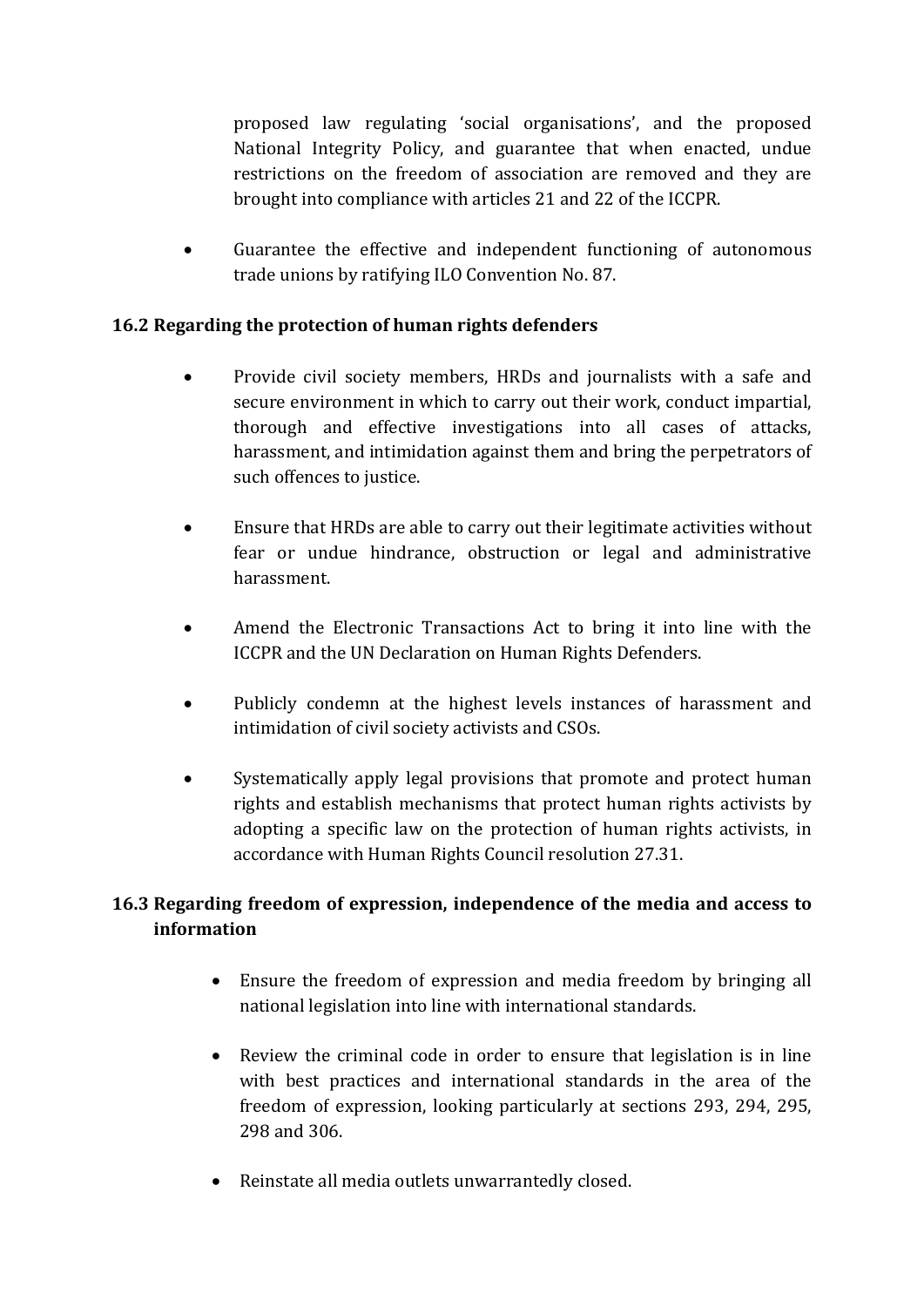- Reform defamation legislation in conformity with article 19 of the ICCPR, in accordance with the recommendation of the taskforce.
- Ensure that journalists and writers may work freely and without fear of retribution for expressing critical opinions or covering topics that the governmen<sup>t</sup> may deem sensitive.
- Take adequate steps to lift restrictions on the freedom of expression and adopt <sup>a</sup> framework for the protection of journalists from persecution, intimidation and harassment.
- Develop an action plan to ensure that internet laws comply with the government'<sup>s</sup> commitment to guarantee the freedoms of expression and information, including by ensuring free access to electronic media, liberalising electronic media ownership rules and allowing domestic bloggers, journalists and other internet users to play <sup>a</sup> full and active role in promoting and protecting human rights.
- Implement legislative measures regarding access to information and establish mechanisms to facilitate public access in line with best practices.
- Adopt <sup>a</sup> law on access to information in order to promote fully the exercise of the right to the freedoms of expression and opinion.
- Organise inclusive consultations with journalists and media in order to resolve disputes that exist concerning the new media law.
- Refrain from adopting any laws providing for censorship or undue control over the content of the media.

#### **6.4 Regarding freedom of peaceful assembly**

- Adopt best practices on the freedom of peaceful assembly, as put forward by the UN Special Rapporteur on the rights to freedom of peaceful assembly and of association in his 2012 annual report, which calls for procedures in which there is simple notification of assemblies being held, rather than explicit permission being needed to assemble.
- Unconditionally and immediately release all protesters, HRDs and journalists detained for exercising their right to the freedom of peaceful assembly and review their cases to prevent further harassment.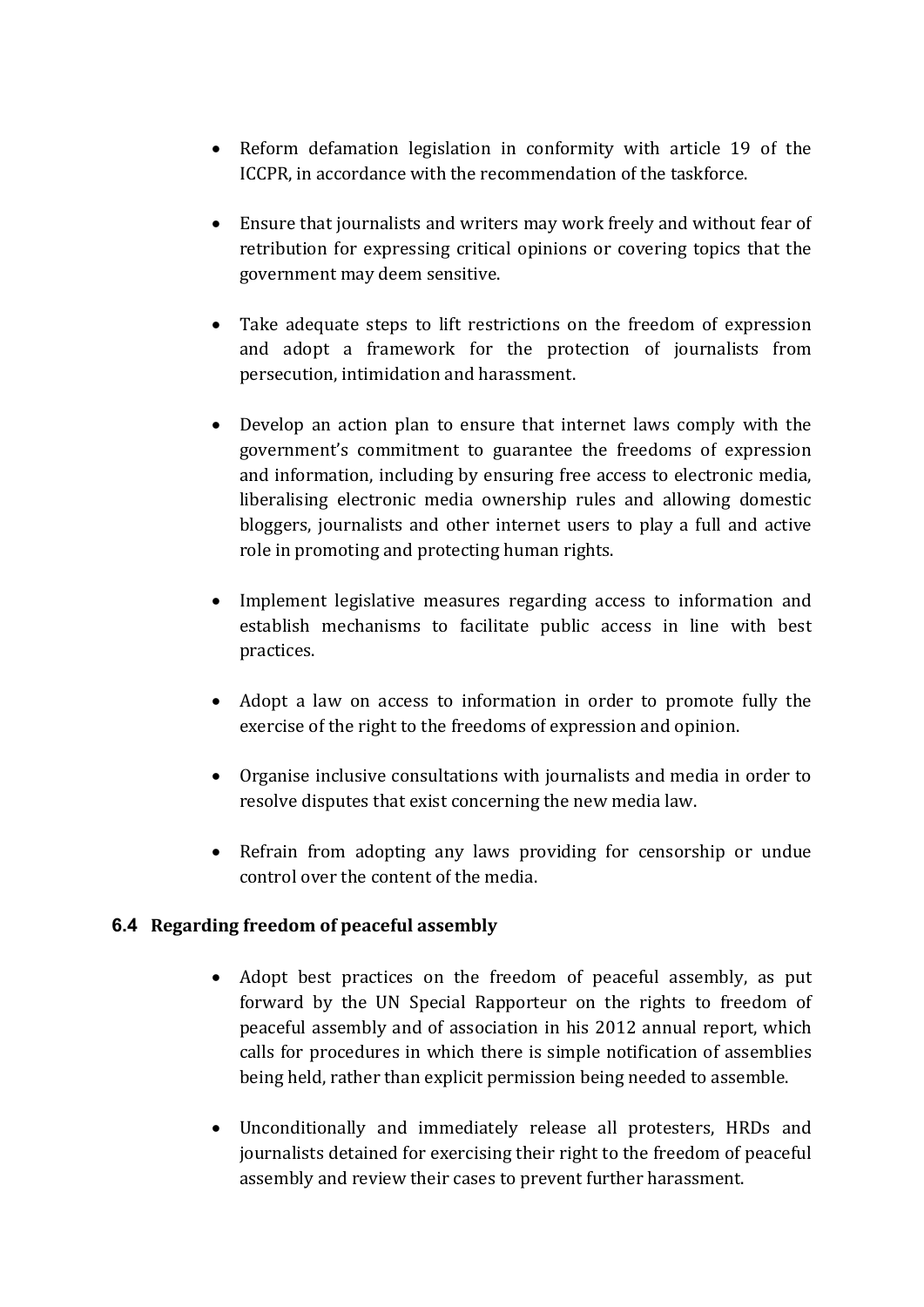- Immediately and impartially investigate all instances of extrajudicial killing and excessive force committed by security forces while monitoring protests.
- Review and if necessary update existing human rights training for police and security forces with the assistance of independent CSOs to foster the more consistent application of international human rights standards, including the UN Basic Principles on the Use of Force and Firearms.
- Publicly condemn at the highest levels the use of excessive and brutal force by security forces in the dispersal of protests, launch formal investigation into such instances and bring the perpetrators to justice.
- Provide recourse for judicial review and effective remedy, including compensation, in cases of the unlawful denial of the right to the freedom of peaceful assembly by state authorities.

#### **6.5 Regarding access to UN Special Procedures mandate holders**

 Extend <sup>a</sup> standing invitation to all UN Special Procedure mandate holders and prioritise official visits by the: 1) Special Rapporteur on the situation of human rights defenders; 2) Special Rapporteur on the promotion and protection of the right to freedom of opinion and expression; 3) Special Rapporteur on the rights to freedom of peaceful assembly and of association; 4) Special Rapporteur on the Independence of Judges and Lawyers; 5) Special Rapporteur on extrajudicial, summary or arbitrary executions; 6) Special Rapporteur on the rights to privacy; and 7) Working Group on Arbitrary Detention.

#### **6.6 Regarding state engagement with civil society**

- Implement transparent and inclusive mechanisms of public consultations with CSOs on all issues mentioned above and enable the more effective involvement of civil society in the preparation of law and policy.
- Include CSOs in the UPR process before finalising and submitting the national report.
- Systematically consult with civil society on the implementation of UPR recommendations, including by holding periodical comprehensive